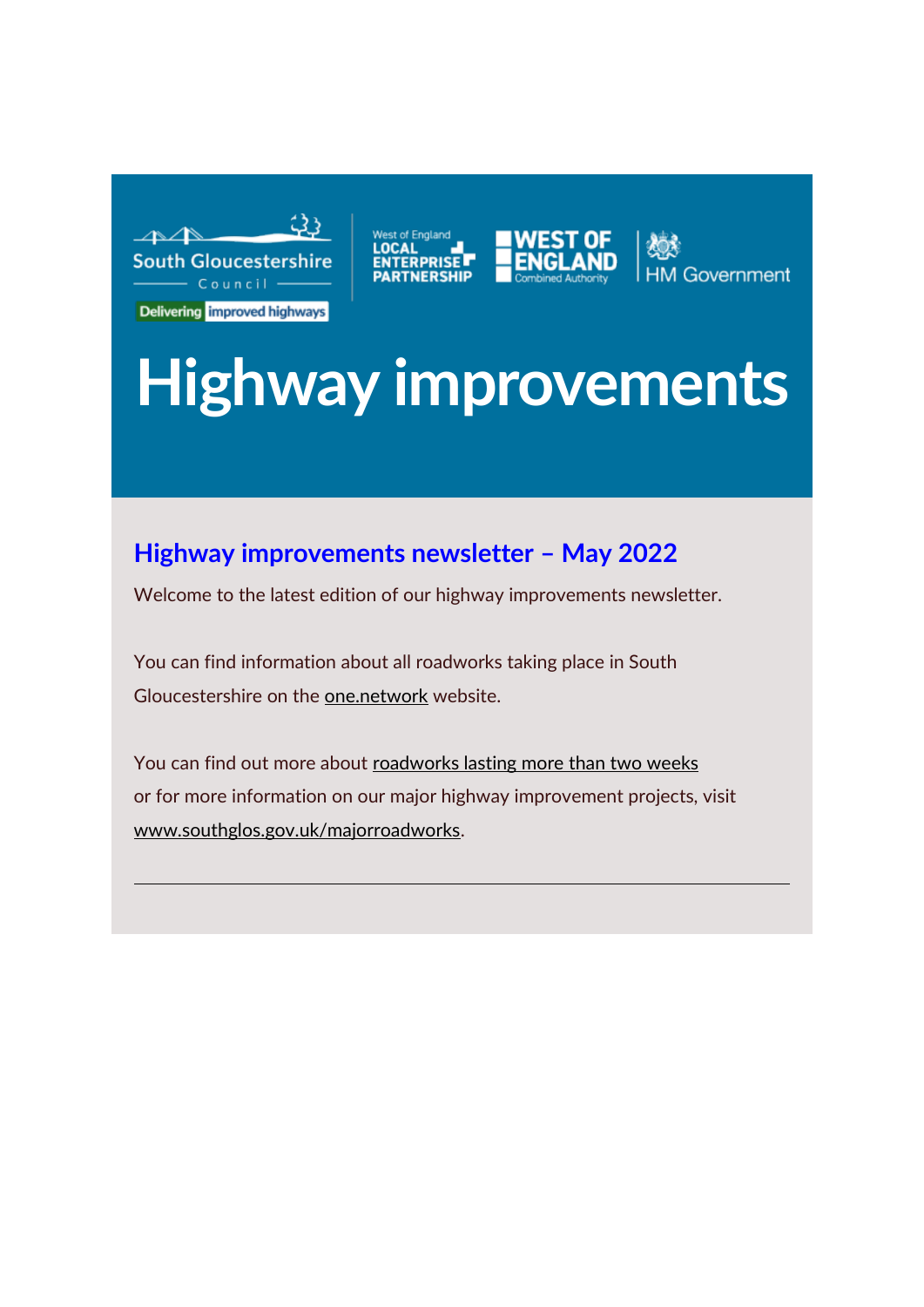

# **Yate Park & Ride ticket giveaway**

Do you fancy a freebie?

Sit back, relax and let us drive you to your destination without the worry of finding a parking space and parking charges.

Yate Park & Ride already offers free parking, and First is about to give away hundreds of tickets to travel into Bristol for FREE!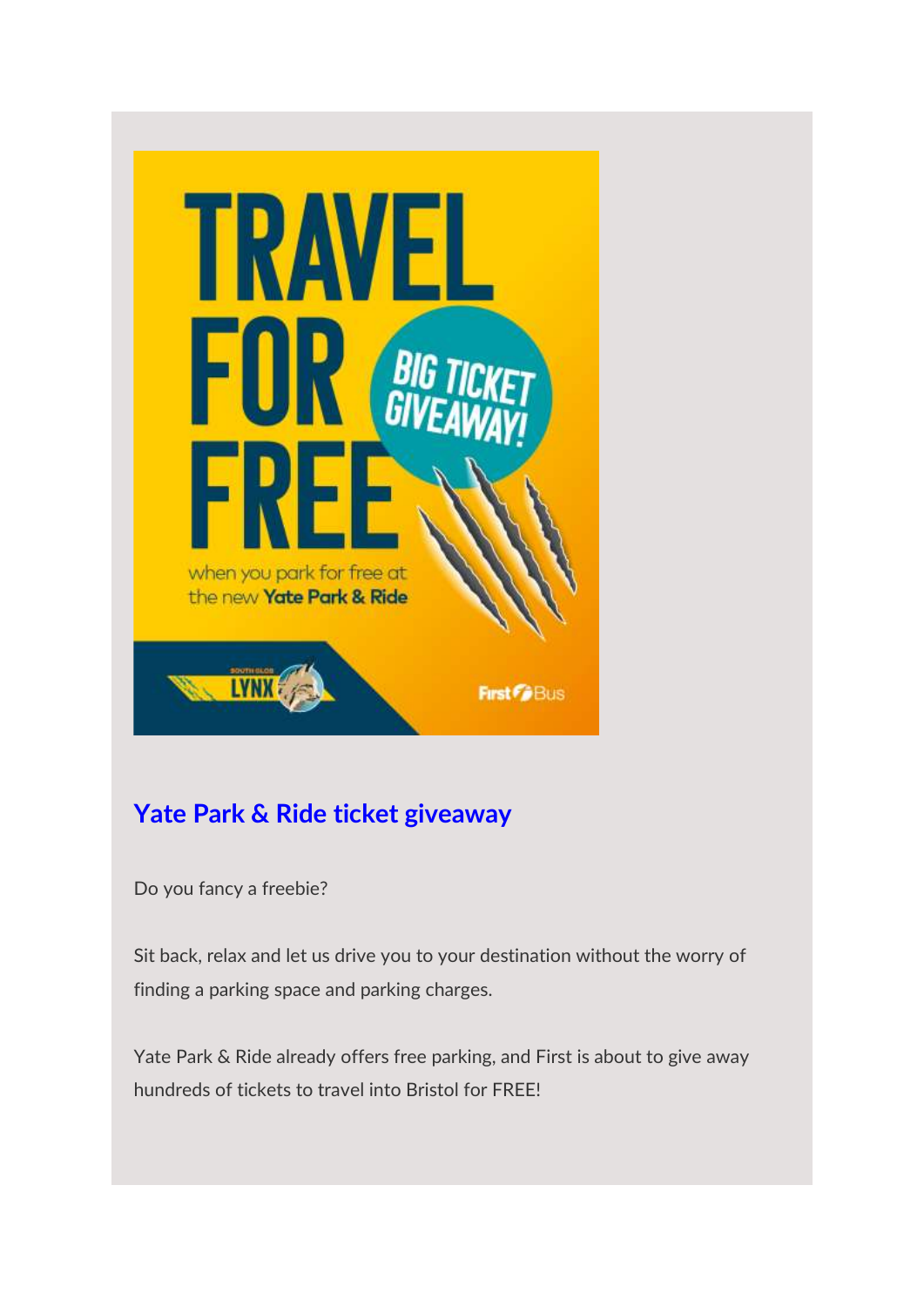We are encouraging both families and commuters to give it a go to be in with a chance of winning free tickets.

Between Monday 23 May and Friday 27 May the first 50 customers travelling between 6.45am and 9am each day from the Badminton Road site can snap up a free West of England Day ticket, worth £7.50 each, as well as a voucher for 20% off another Day ticket for future trips.

Then during half term from Monday 30 May – Wednesday 1 June, there will be 70 free Day Group tickets worth £15 each up for grabs each day from 9.30am-11am to encourage families to use the service to get into Bristol city centre over the holiday period. Each ticket allows up to 5 people of any age unlimited travel for the day. Vouchers with 20% off a future Day Group ticket will also be given out.

Travel advisors will also be at the Park & Ride on the morning of 1 June to assist customers and answer any questions. The Travelwest team will be on hand to advise customers on bus routes and timetables. They will also be handing out giveaways to support sustainable and active travel.

And in case you needed any other reason to give the Yate Park & Ride a try, there is also:

- 198 car parking spaces and cycle parking for 46 bikes.
- 38 Electric Vehicle (EV) charging bays
- buses running approximately every 30 minutes

You can use the Yate Park & Ride to head into Yate, Bristol city centre and also Southmead Hospital.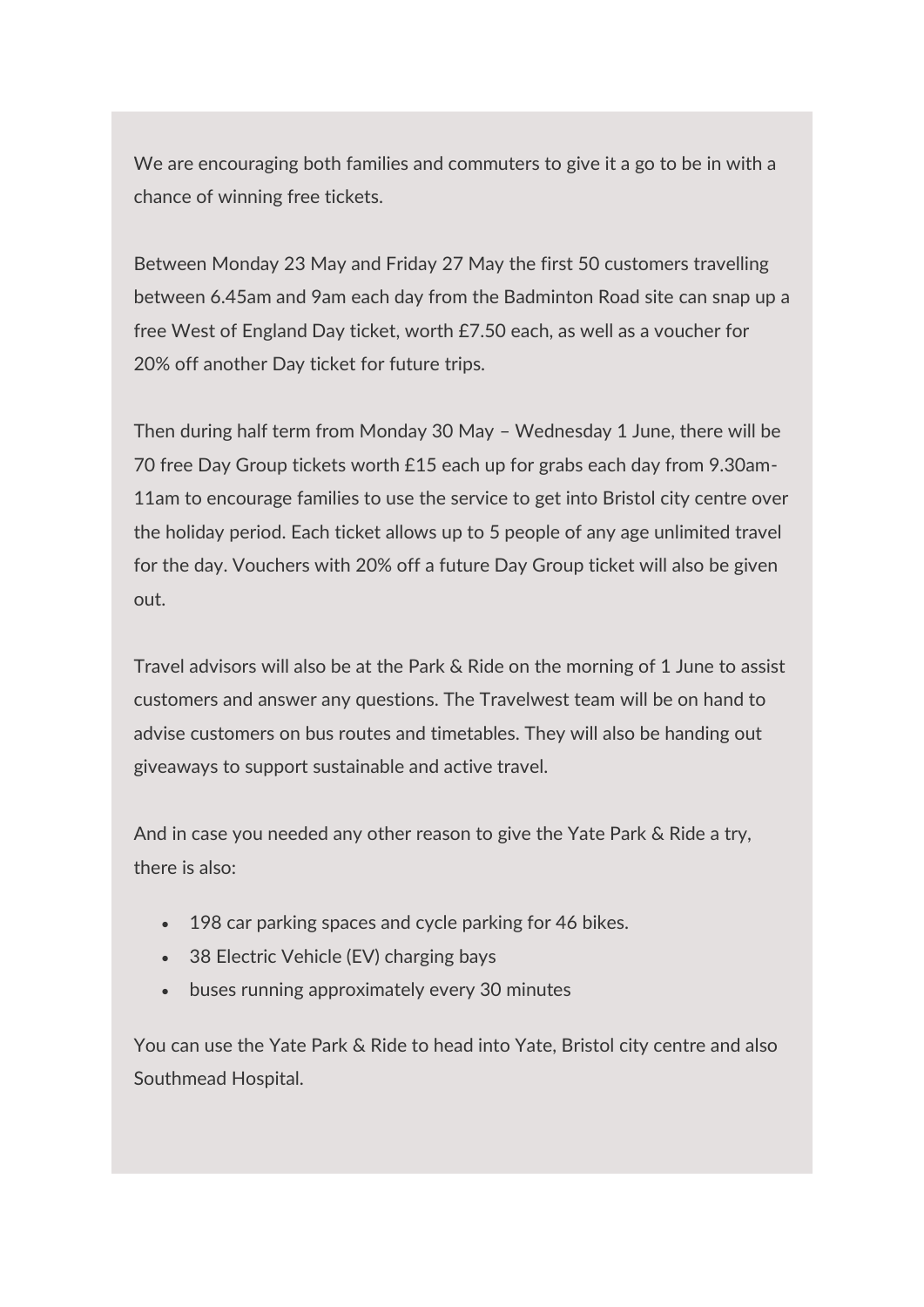The £4.5 million project is open seven days a week (excluding bank holidays) is being funded by the West of England Combined Authority and Local Enterprise Partnership through the Investment Fund, administered by the West of England Combined Authority.

You'll find the Yate Park & Ride just off the A432 Badminton Road, adjacent to South Gloucestershire Council's offices. Just enter BS37 5AF into your SatNav.

For the latest timetables on all services serving the Yate Park & Ride, visit [travelwest.info](https://southglos.us3.list-manage.com/track/click?u=d80523c882d7ac64e89f5e037&id=b2fc6a1091&e=afdf321af1)

And for more information on the ticket giveaway, visit: Yate Park & Ride | [Bristol, Bath and the West | First Bus](https://southglos.us3.list-manage.com/track/click?u=d80523c882d7ac64e89f5e037&id=d94468c971&e=afdf321af1)

# **A38 (M5 overbridge), Almondsbury**

A series of overnight closures will take place in June as part of the essential refurbishment works on the Almondsbury Bridge, on the A38 Gloucester Road.

The A38 (M5 overbridge) will be closed for six nights – June 1, 6, 7, 8, 9 and 10.

National Highways is carrying out the work to repair the concrete, drainage and footway. The waterproofing and bridge joints are also being replaced and the surface renewed.

The work is taking place mainly during the daytime but there is expected to be some overnight closures. Work is expected to last until mid-June.

Two-way temporary traffic lights are currently in operation with footpaths remaining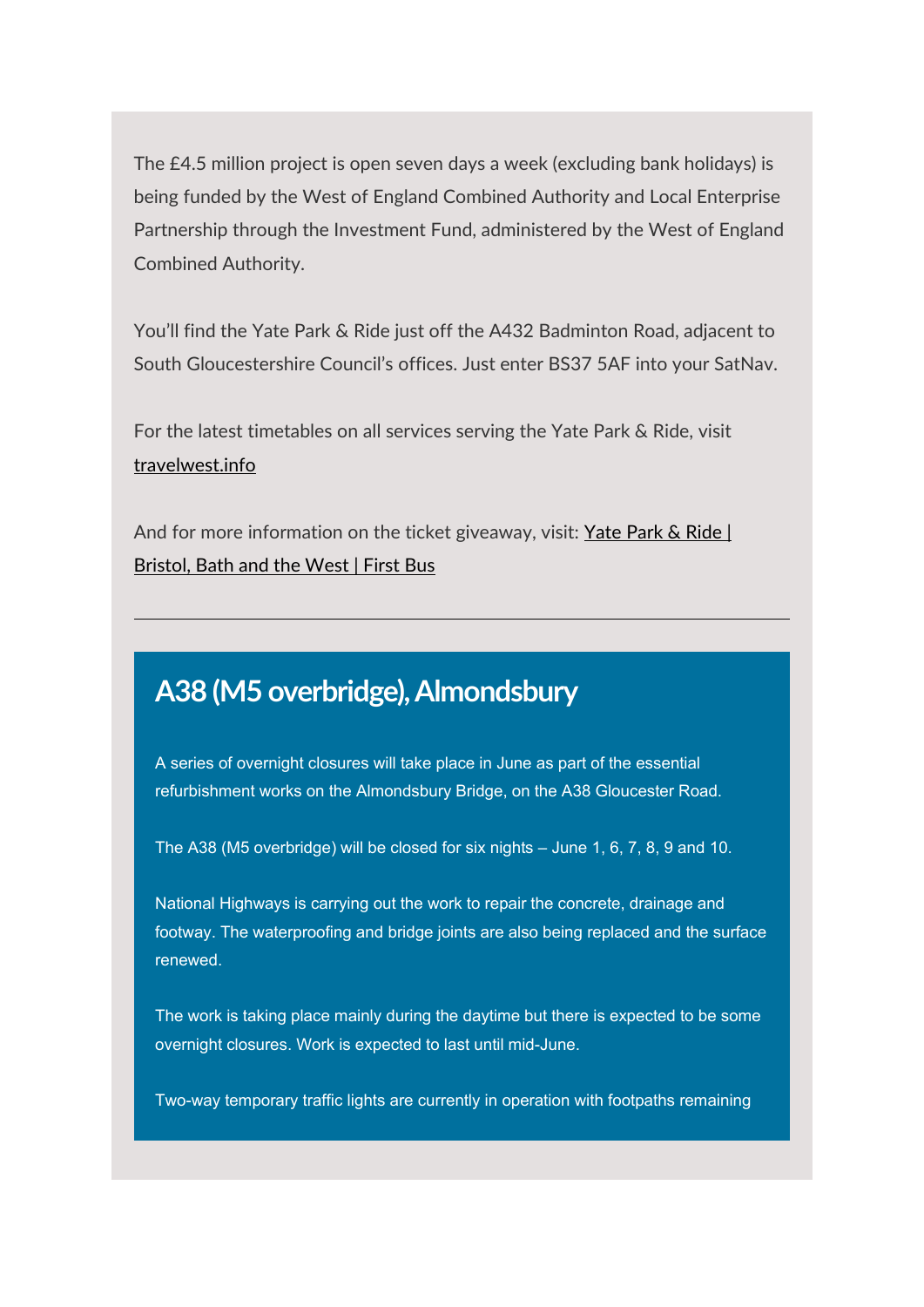#### open.

If you would like further information about this work, please contact National Highways Customer Contact Centre on [0300 123 5000](tel:03001235000) open 24/7 or email [info@highwaysengland.co.uk](mailto:info@highwaysengland.co.uk)

For more information visit [www.nationalhighways.co.uk](https://southglos.us3.list-manage.com/track/click?u=d80523c882d7ac64e89f5e037&id=6b523f86e6&e=afdf321af1)



# **Perrinpit Road, Frampton Cotterell**

Perrinpit Road in Frampton Cotterell will be closed for more than two months when essential drainage works are carried out.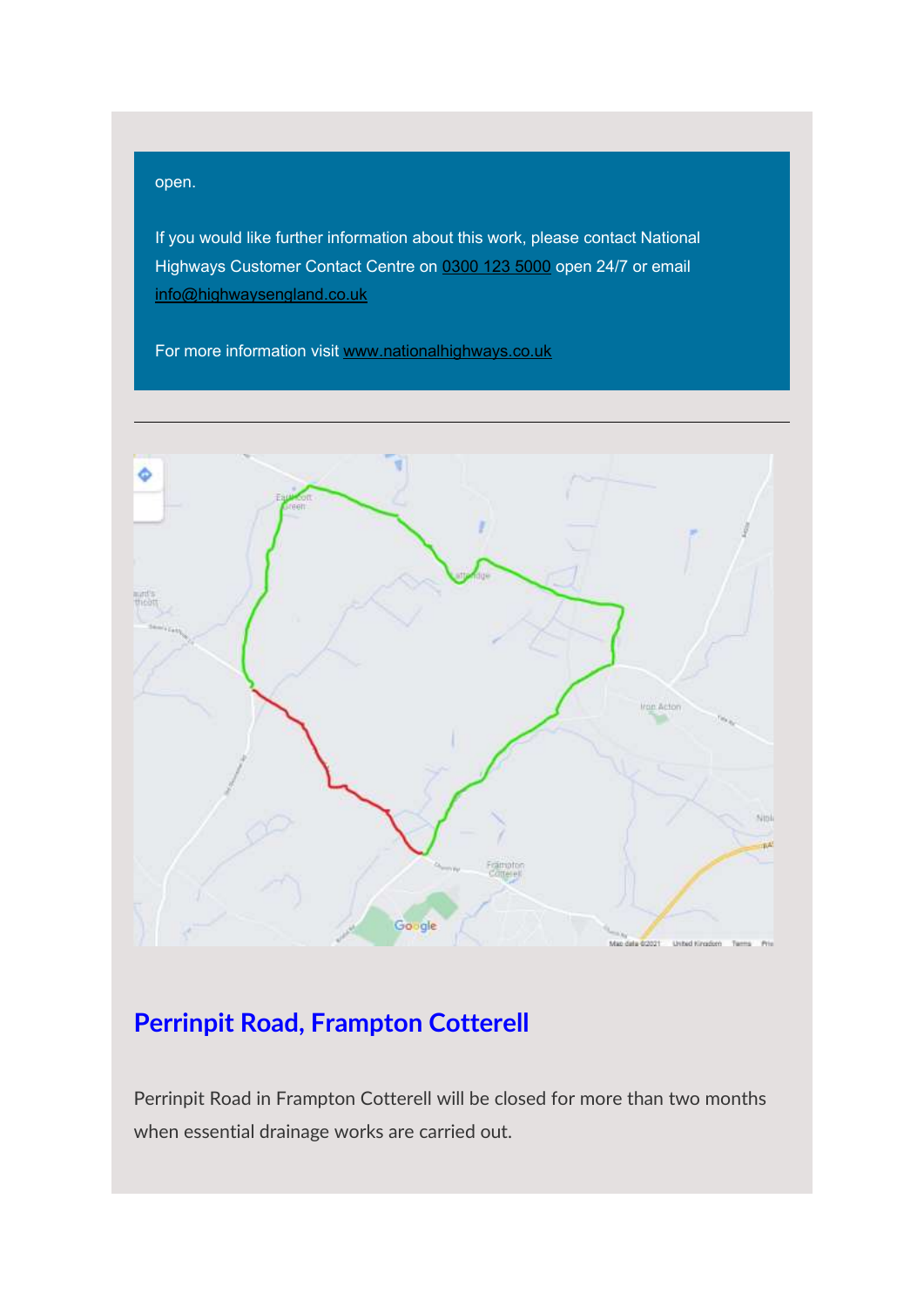The work starts on June 6 and it is anticipated that it could take up to 75 days to complete. The road will be closed 24/7 for the duration of the scheme.

There are a large number of damaged drainage pipes that will need to be replaced. This will involve digging a sizable hole in the road and removing the damaged pipes and then laying a new pipe in its place.

Also, some pipes are badly affected by root ingress from trees and bushes, so these roots will be cut out using a cutter that operates from within the pipe itself.

For the pipes that have minor damage, we will use the specialist services of an external contractor to pipe line these. This is a process that creates a new pipe within the existing pipe and does not involve any excavation works, so it is a quick and efficient way remedy.

A signed diversion will be in place for the duration of the work.

Residents and properties on Perrinpit Road will still have access, but where work is taking place will determine whether residents have access either from the north or from the south.

Given the unknown factors associated with drainage works, the end date for this work could vary. We thank you for your patience and apologies for any inconvenience caused.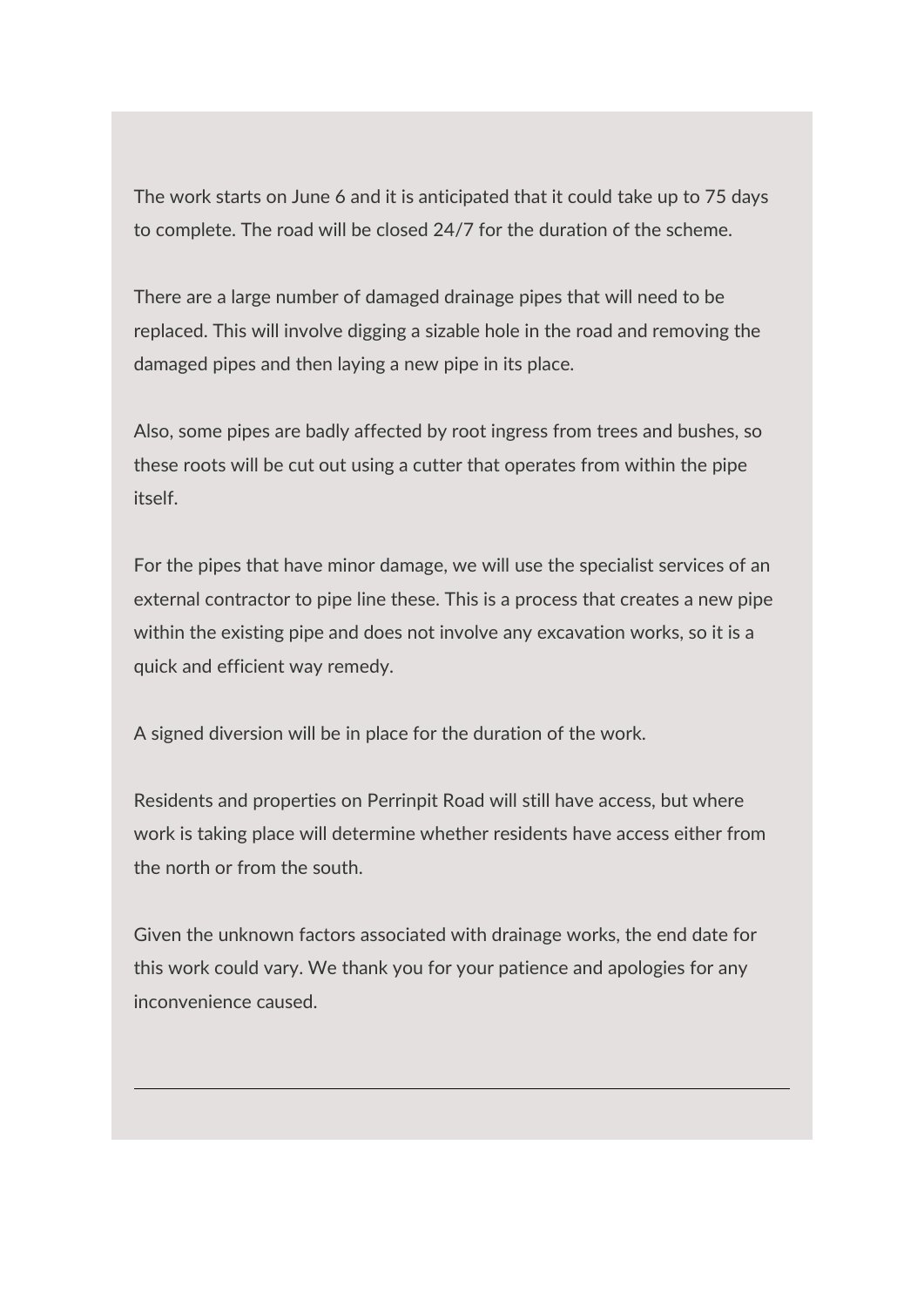# **Gipsy Patch Lane**



Gipsy Patch Lane has now reopened to two-way traffic along its entire length.

All side road junctions, including Titan Road, have also reopened to traffic.

However, road widening work will continue to be carried out on Gipsy Patch Lane west of the railway bridge (the Rolls Royce side) and to enable this work narrow lanes will be in place along this stretch of the carriageway.

The main construction work for the CPME is due to complete in September this year. Other work, such as the installation of iPoints and bus shelters and landscaping will be completed by the end of the year.

For more information, visit [www.southglos.gov.uk/cpmetrobus](https://southglos.us3.list-manage.com/track/click?u=d80523c882d7ac64e89f5e037&id=e35570b64f&e=afdf321af1)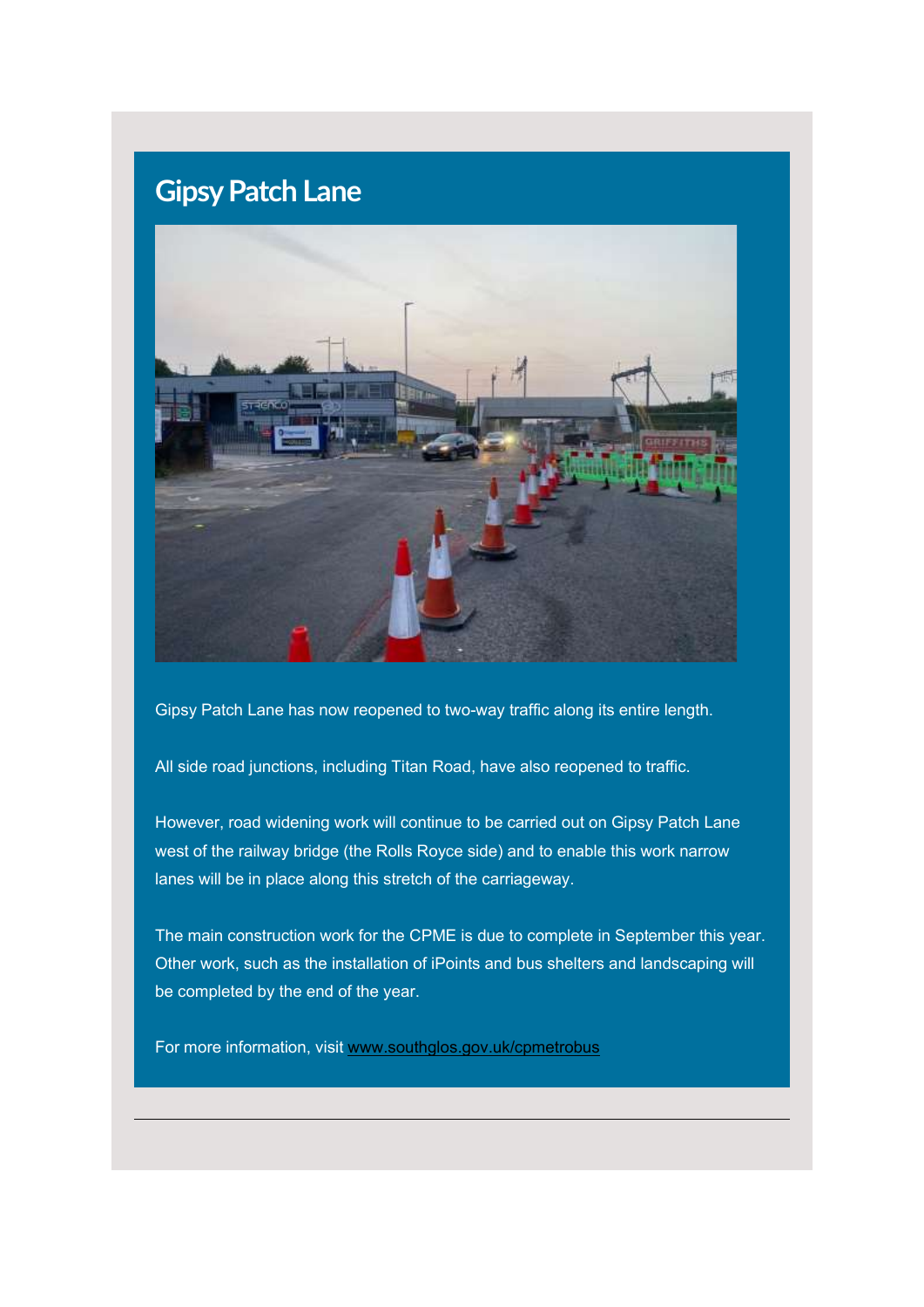

## **Weston Farm, Westerleigh Road, Lyde Green**

We are installing a new footbridge across the Folly Brook to reopen the public right of way linking Westerleigh Road with Jenner Boulevard in Lyde Green.

To enable this work, temporary two-way traffic lights will need to be in place at times on Westerleigh Road, near to the Weston Farm access and the M4 bridge. This will be between 23 May 2022 and 13 June 2022, between 9am and 5pm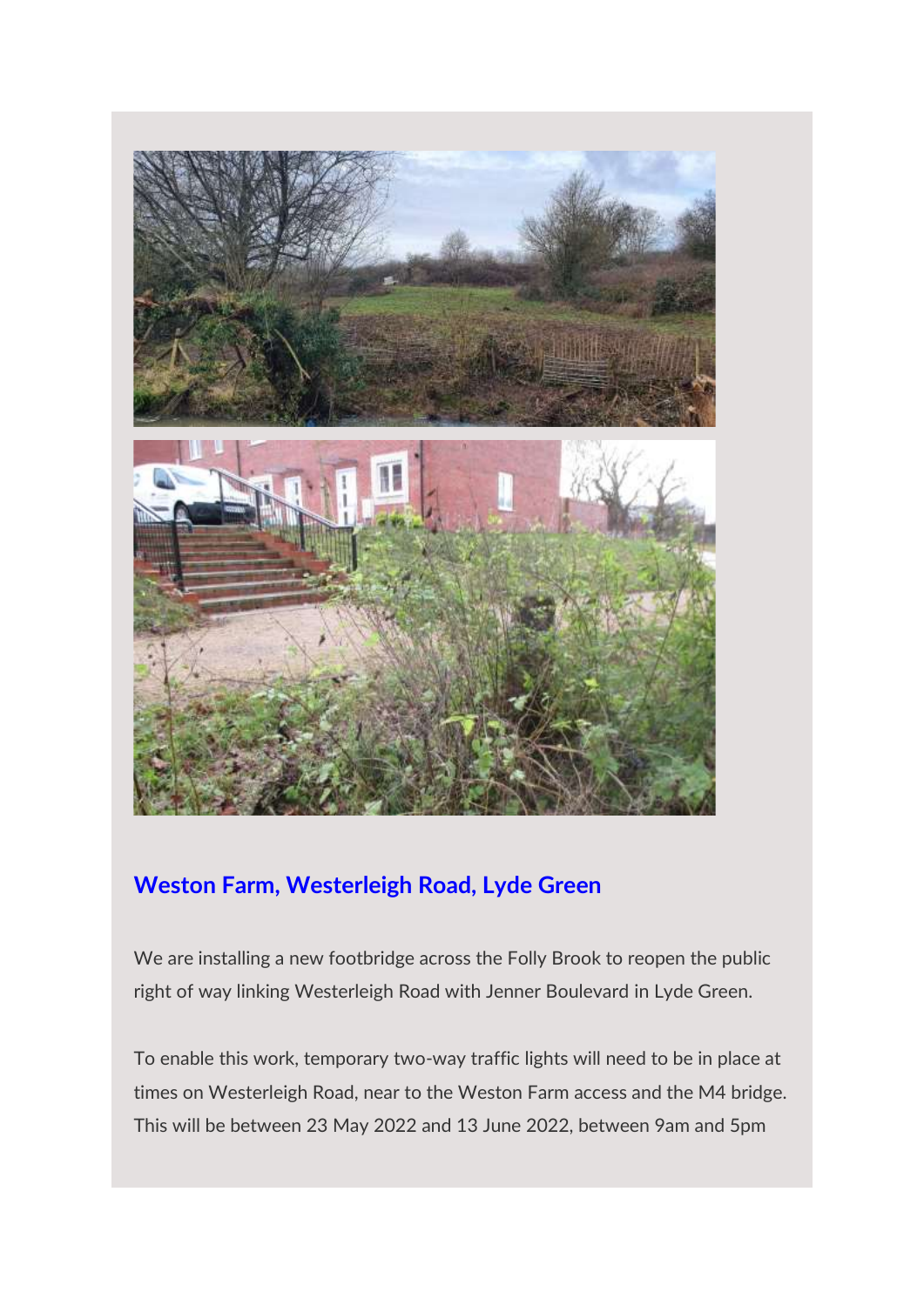on weekdays.

These traffic lights are needed so that construction vehicles can safely access Weston Farm to get to the site at Folly Brook.

We will also have to temporarily close the public footpath from Jenner Boulevard to Apple Grove, Lyde Green, for safety reasons. The footpath will be closed to the public from 20 May 2022 until 13 June 2022.

This work is part of the Linking the Greens project, which is a £6.5 million investment in improving pedestrian and cycling facilities in the area.

The project is being funded via developer contributions, the council and the West of England Local Enterprise Partnership through the Local Growth and Getting Building funds, administered by the West of England Combined Authority.

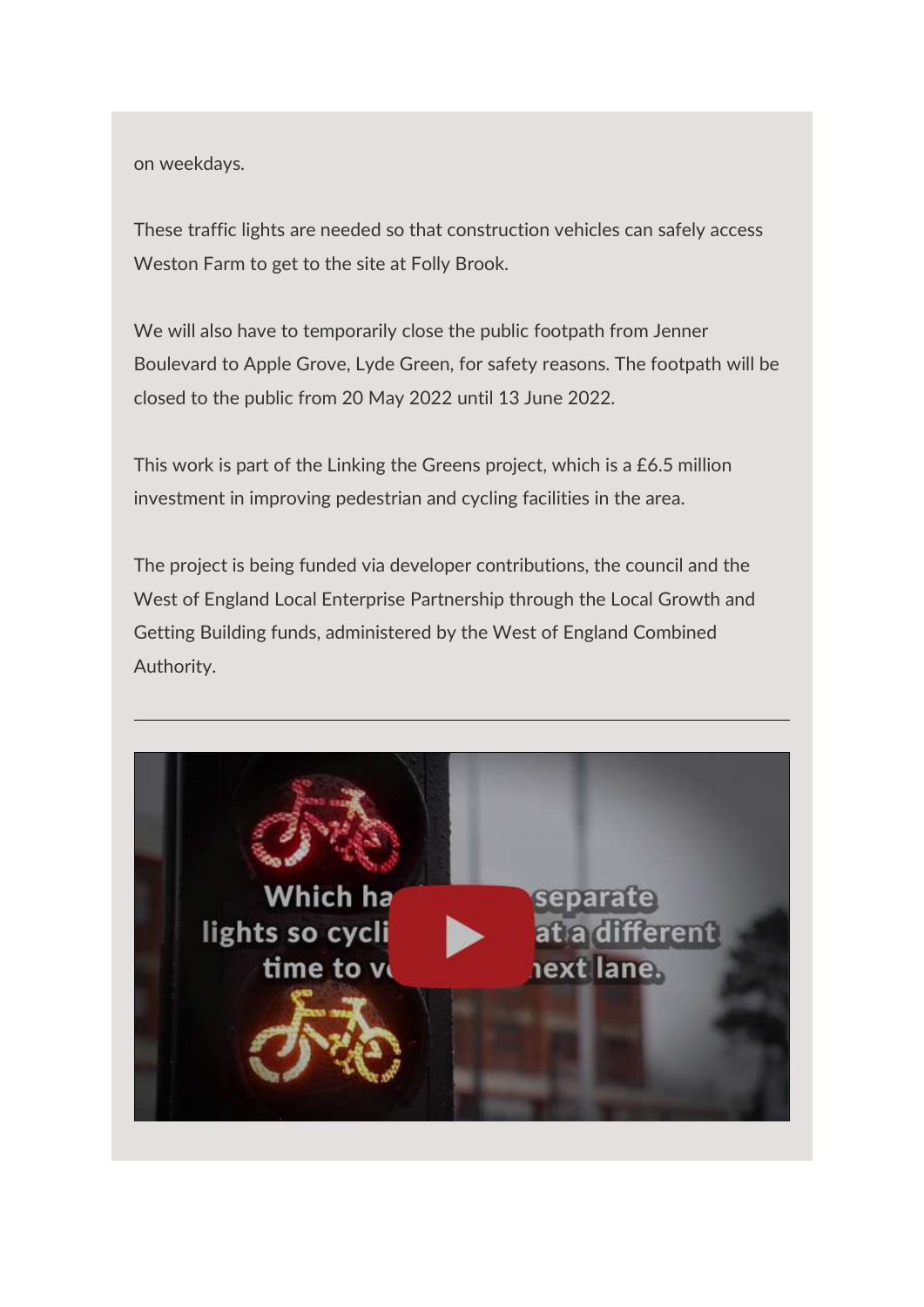### Get on your bike!

Take a look at South Gloucestershire's first raised cycle lane, which has recently been installed on the B4056 Southmead Road.

We wanted to create a safer cycle route, which met new regulations, to give people a greener option to help reduce emissions and tackle climate emergency.

Resurfacing work also took place on the same stretch of road as part of the cycle improvement scheme.



**Naishcombe Hill, Wick**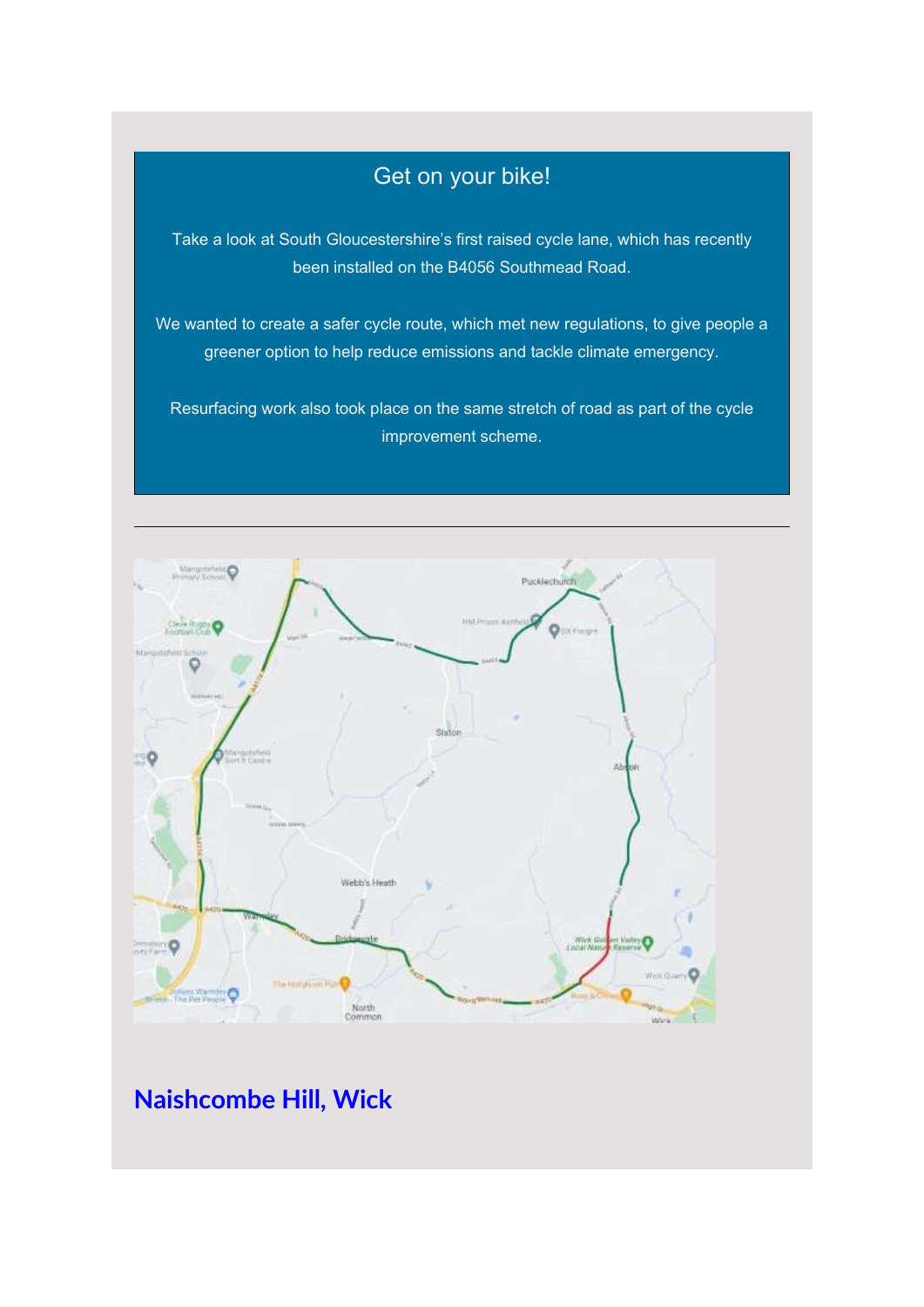Work to secure the verge at Naishcombe Hill in Wick is nearing completion.

The soil verge outside of the road safety barrier at Naishcombe Hill has moved and caused the timber fence to lean.

The road remains closed and this mapped diversion in place. We apologise for any inconvenience caused.



# **A432 Badminton Road**

Work to add cycle lanes to both sides of the A432 Badminton Road from Nibley Lane to Coalpit Heath is continuing.

We are making good progress on work to separate cyclists from traffic between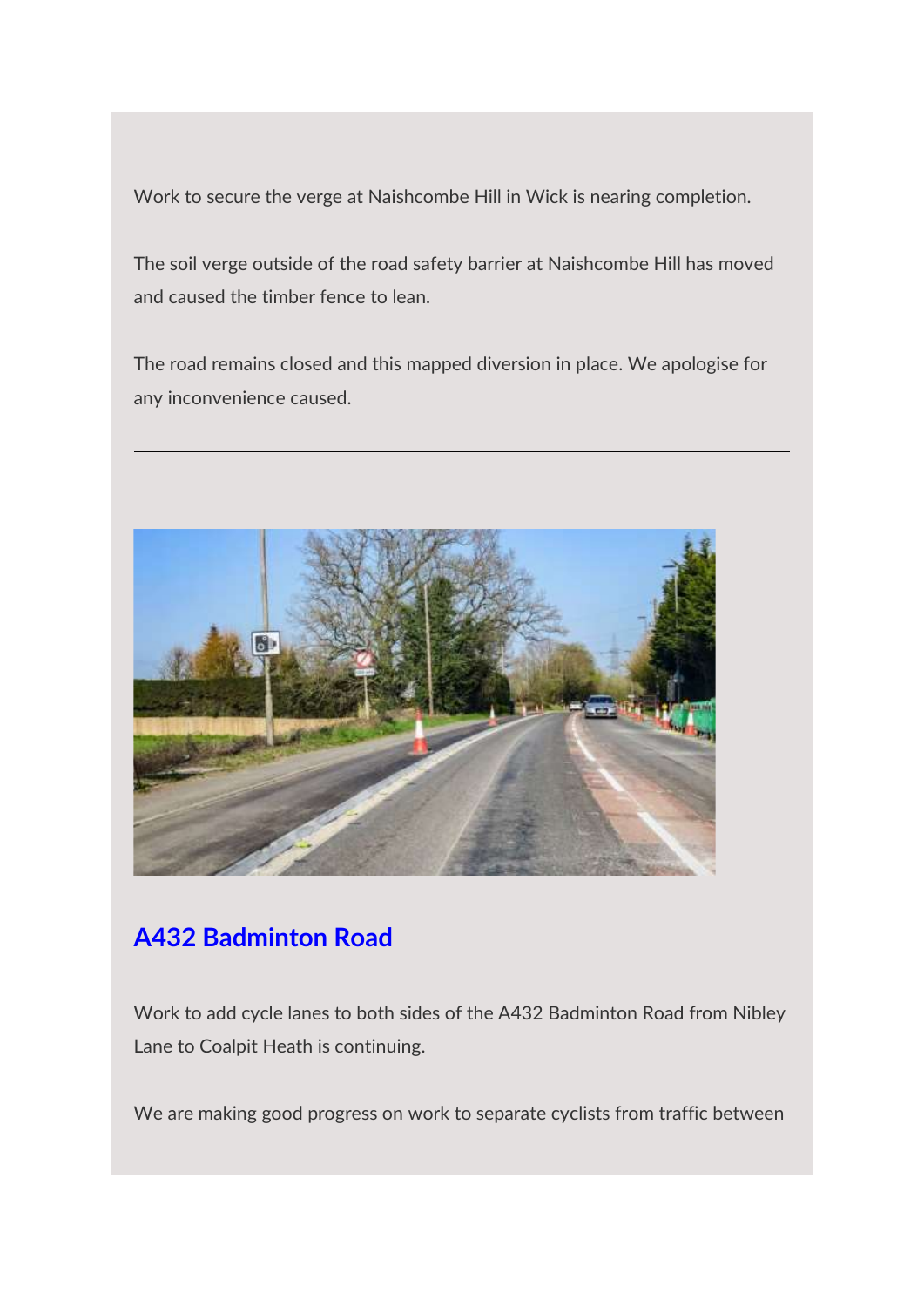Yate and the A4174 Ring Road.

We are constructing an improved cycle lane which will be at a higher level than the existing road surface.

The existing on-carriageway cycle facilities are well below the standards set out in the Government's Local Transport Note and it's important to keep all road users safe.

Work at this site is expected to take around five months with a completion date of the end of June.



There are currently temporary traffic lights at this site while work continues.

# **Siston Lane, Siston**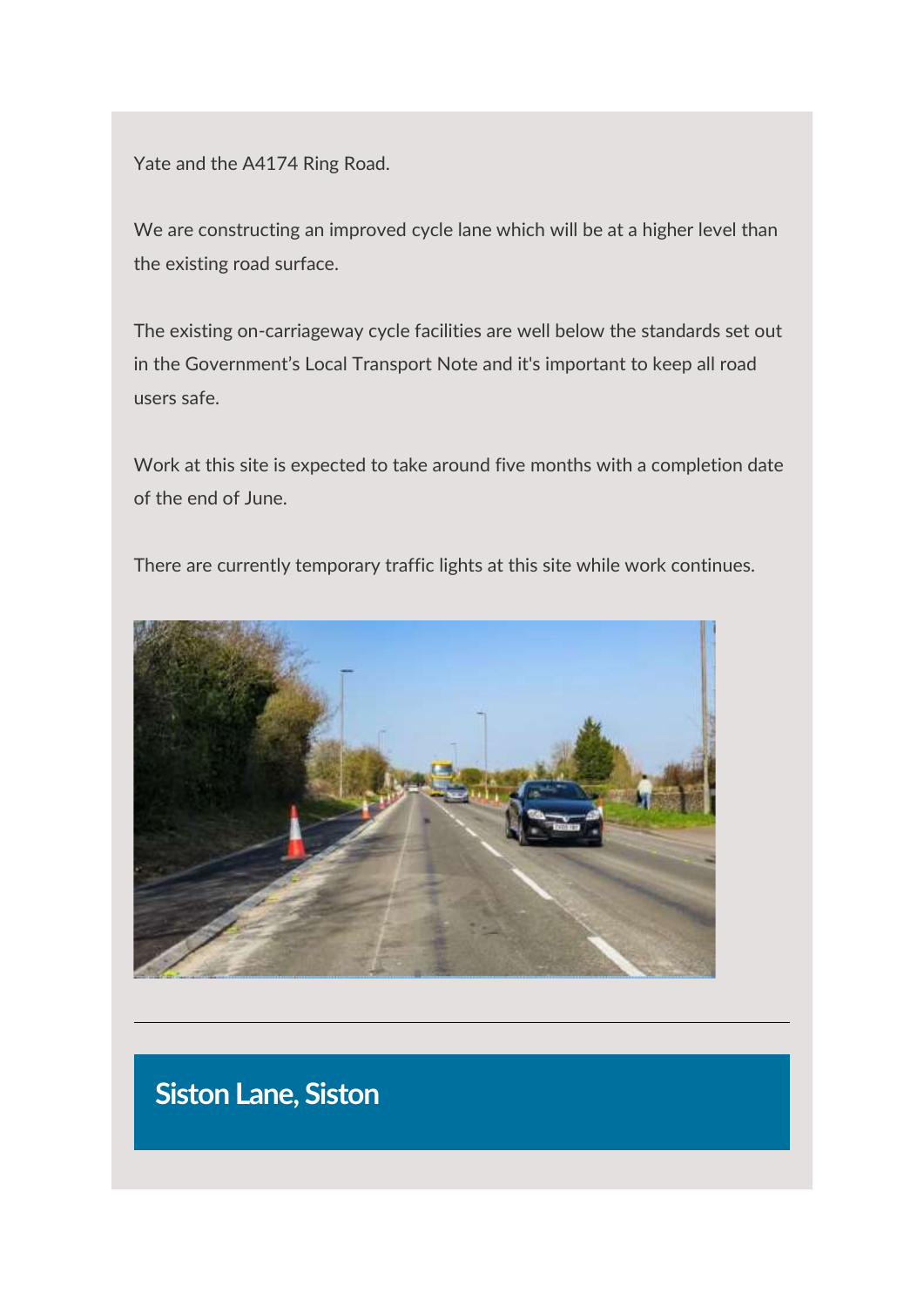A section of Siston Lane in Siston will be closed from May 22 until mid-June.

The temporary road closure will be from 150 metres west of Gibbs Lane in an easterly then northerly direction for a distance of 350 metres.

This is needed to introduce traffic calming measures, including speed humps. During this time, a diversion will be in place.

The alternative route is Siston Lane, Webbs Heath, A420 London Road, A420 High Street, A4174 Ring Road, B4465 Shortwood Hill, Siston Lane, and vice versa.

We apologise for any inconvenience caused.

#### **Long Down Avenue, Stoke Gifford**

Long Down Avenue in Stoke Gifford will be closed for major resurfacing works for one week from Wednesday, 1 June.

The works will involve the planning off of the existing surface of the carriageway and laying a new surface. These are essential works as part of the council's resurfacing programme.

The work will take place overnight from 8pm to 6am and these works are expected to create a significant amount of noise. We thank residents for their patience and apologise for any inconvenience caused.

Alternative routes will be signposted whilst the works take place.